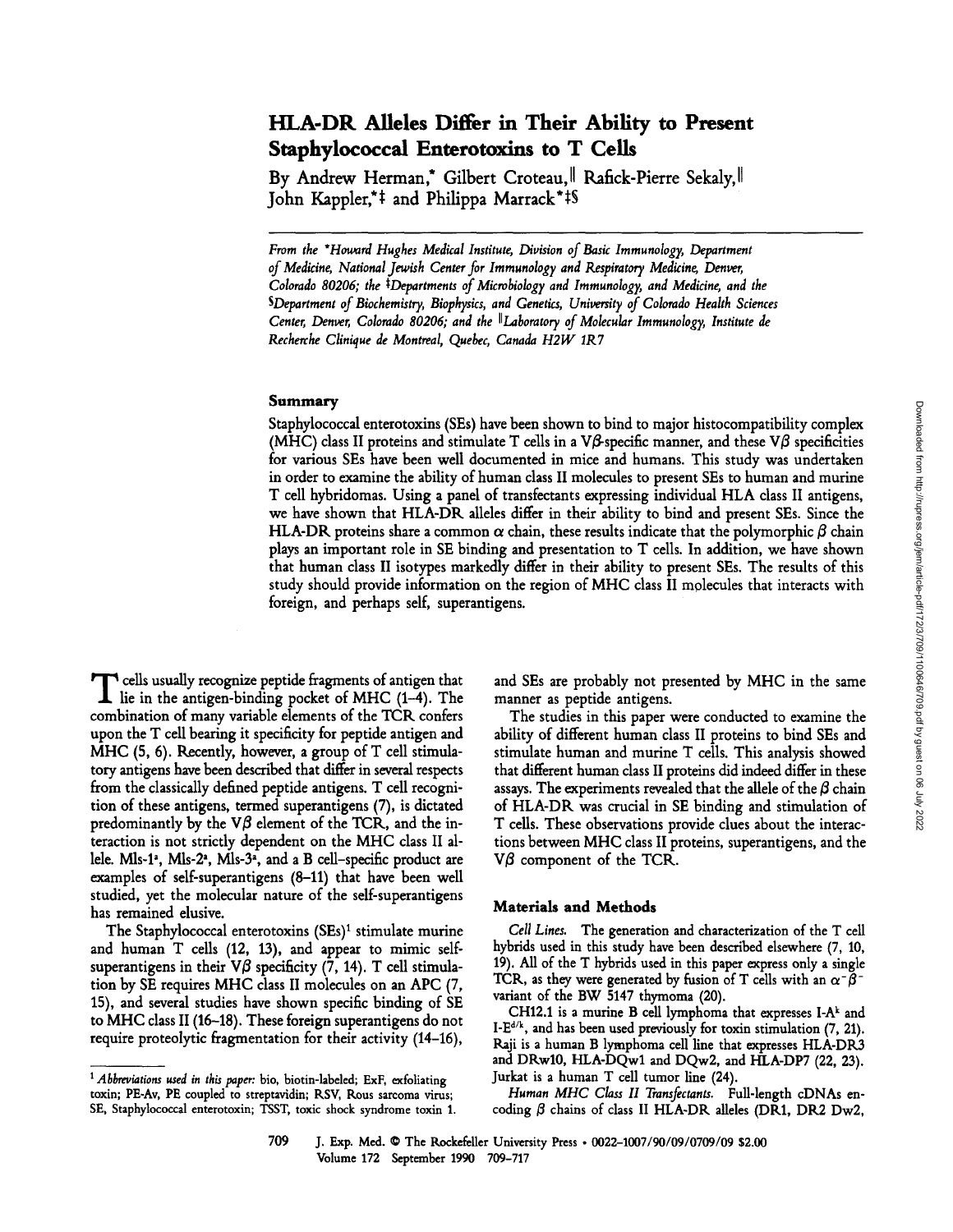DR4 Dw4, DR7, DRw52c, DRw53) and isotypes (-DQwl, DPw2) were introduced into the eukaryotic expression vector RSV3, as previously described (25) . Full-length cDNAs encoding the DR $\alpha$ , -DQw1 $\alpha$ , and DPw2 $\alpha$  chains were introduced into the eukaryotic expression vector RSV.5. The RSV.5 expression vector contains two expression units: the first one consists of the *Esche*richia coli guanine phosphoribosyl transferase gene encoding resistance to mycophenolic acid, and the second one has the Rous sarcoma virus (RSV) long terminal repeat driving the expression of the class II cDNA (25) . Transfections into the adherent murine fibroblastic line were carried out by the calcium phosphate precipitation technique (26) . Briefly, DAP-3 cells were cotransfected with 2  $\mu$ g of each class II  $\alpha$  chain in the RSV.5 expression vector and 10  $\mu$ g of the isotype-matched class II  $\beta$  chains. Mycophenolic acid-resistant cells were selected, and homogeneous populations of cells expressing comparable levels of class II alleles and isotypes were obtained using a single cell cloning deposition system and aseptic cell sorting on the FACstar plus (Becton Dickinson & Co., Mountain View, CA) flow cytometer. Levels of class II were assessed by flow cytometry using an indirect fluorescence assay and <sup>a</sup> mAb, SG465, that recognizes a monomorphic determinant expressed on all class II alleles and isotypes (27, 28) . Transfected cells were maintained in culture in medium containing the selective agent.

Stimulation of T Cell Hybrids. T hybridoma cells, at  $10^5$ /well, were combined with  $10^5$  APCs and  $1 \mu g/ml$  SEs in 96-well plates (7, 19) . IL2 production by the T cells was determined by the survival of an 11,2-dependent cell line, HT2, measured visually or using 3-[4,5-dimethylthiazol-2yll-2,5-diphenyltetrazolium bromide (MTT) (Sigma Chemical Co., St. Louis, MO) (29, 30).

Toxins. The SEs used in this study were staphylococcal enterotoxin A (SEA), staphylococcal enterotoxin B (SEB), staphylococcal enterotoxin C1 (SEC1), staphylococcal enterotoxin C2 (SEC2), staphylococcal enterotoxin C3 (SEC3), staphylococcal enterotoxin D (SED), staphylococcal enterotoxin E (SEE), Toxic shock syndrome toxin 1 (TSST), and exfoliating toxin (ExF). The SEs were obtained from Toxin Technology (Madison, WI). Lyophilized toxins were dissolved in balanced salts solution, filter sterilized, and stored at 4°C until use.

Staphylococcal toxins were biotinylated using a standard procedure. Toxins were dissolved in 0.1 M sodium bicarbonate buffer, adjusted to <sup>a</sup> concentration of <sup>1</sup> mg/ml, and incubated with a 20 fold molar excess of succinimidobiotin (Sigma Chemical Co.) dissolved in DMSO. The reaction was allowed to proceed at room temperature for 2 h, and then the free biotin was removed by extensive dialysis against PBS.

Toxin Binding Analysis. The binding of toxins to APC was measured using a fluorescence assay as follows.  $2 \times 10^5$  cells, in staining buffer (PBS, 2% FCS, 0.08% sodium azide), were mixed with different concentrations of biotin-labeled toxins (bio-SE) in individual wells of 96-well microculture plates and incubated at 37°C for 45 min. The plates were washed four times with staining buffer before addition of PE coupled to streptavidin (PE-Av; Tago Inc., Burlingame, CA) and incubation on ice for 20 min. The cells were washed four times with staining buffer before cytofluorographic analysis on an Epics C cell sorter (11) . Specific binding of the bio-SE was demonstrated by the ability to completely inhibit the fluorescence signal with the addition of 100-fold excess of unlabeled toxin to the initial mixture of cells and bio-SE, and by the lack of staining of nontransfected L cells. The fluorescence intensity was calculated by subtraction of the anti-log of the fluorescence signal obtained by staining the cell line with PE-Av only from the anti-log of the value obtained with bio-SE + PE-Av.

### Results

Murine T Cell Hybrids Respond to SEs Presented by Human Class II. Earlier reports have shown that individual SEs bind to human or murine class II molecules, and that this complex stimulates human or murine T cells, respectively, in <sup>a</sup> toxin- and V $\beta$ -specific manner (7, 14, 19, 31, 32). T cells bearing murine  $V\beta3$ , for example, are stimulated by almost all the SEs bound to any murine class <sup>11</sup> molecule . T cells bearing murine  $V\beta1$ , on the other hand, are stimulated only by SEA + murine class II, and T cells bearing murine  $V\beta 6$ are not stimulated by any of the SEs bound to murine class II antigens.

In these studies, we wished to assess the ability of different human class II molecules to bind and present SEs to T cells bearing different  $V\beta s$ . A panel of murine L cell lines transfected with different human class II molecules were therefore tested for their ability to stimulate a human T cell tumor line, Jurkat, in the presence of SEs. To supplement these experiments, and for lack of <sup>a</sup> large collection of well characterized human T cell lines able to respond to transfected murine L cells, <sup>a</sup> battery of murine T cell hybridomas were also used in the same assays.

Jurkat and <sup>a</sup> panel of murine T cell hybrids were tested for their ability to produce 11,2 after stimulation by SEs with murine or human APC. Some sample results are shown in Table 1. The human T cell line, Jurkat, responded to SEA, SEB, SED, and SEE in the presence of Raji cells. This pattern was broader than expected, since we have previously shown that normal T cells bearing human V $\beta$ 8, the V $\beta$  expressed on Jurkat, respond well only to SEE, and marginally to SED, presented by normal human mononuclear cells (31) . There are several possible reasons for the additional SE responses seen with Jurkat in these experiments. The analysis of toxin responses conducted with bulk human T cells (31) could not distinguish between individual members of the  $V\beta8$  family, and it is conceivable that differences might arise with the study of Jurkat, <sup>a</sup> clonal T cell line that expresses human V $\beta$ 8.1. These additional SE responses by Jurkat in this assay may reflect the contributions of other variable elements of the Jurkat TCR itself, or alternatively, Raji may be <sup>a</sup> more efficient presenter of SEs than nontransformed human cells . It seems likely that the alleles, isotypes, or relative densities of class II proteins expressed by Raji played an important role, since the response of Jurkat to toxins presented by cells bearing only HLADRl was limited to SED and SEE. Jurkat responded solely to SEE when the toxins were presented by the murine class II-expressing APC, CH12.1.

A T cell hybridoma bearing murine V $\beta$ 3, K25-49.16, responded to SEA, SEB, SED, TSST, and ExF in the presence ofCH12.1 . This result was in close agreement with the data obtained in experiments using bulk murine T cells, where  $V\beta$ 3-expressing T cells have been shown to respond to these SEs, and additionally, SECT (19) . The use of human class 11--expressing APC (Raji- or HLA-DRl-transfected cells) led to broader toxin responses by K25-49.16, as evidenced by its IL-2 production in response to SEC1 and SEE.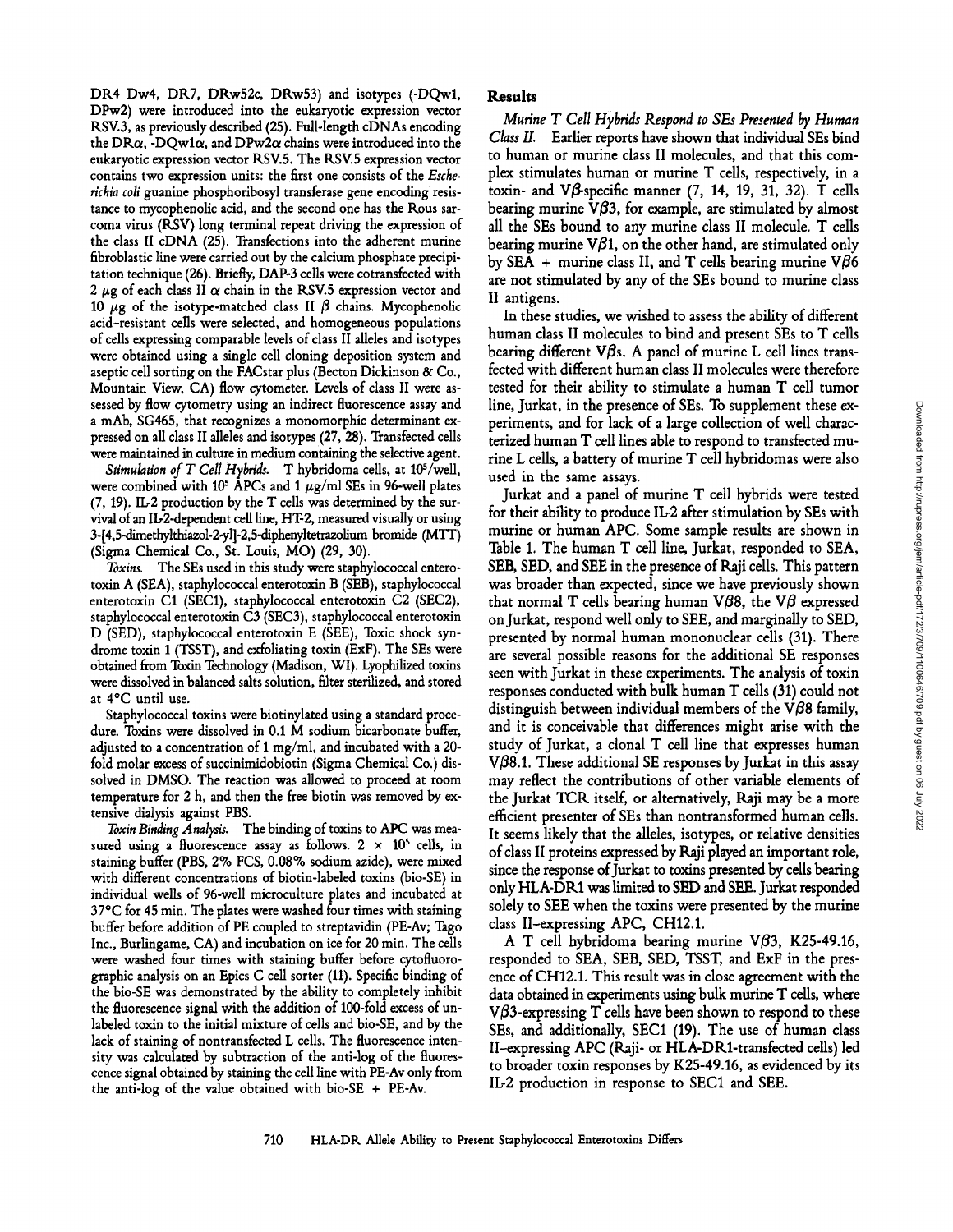| T cell                              | <b>APC</b>          | IL-2 production in response to toxin: |            |            |        |            |            |             |           |  |
|-------------------------------------|---------------------|---------------------------------------|------------|------------|--------|------------|------------|-------------|-----------|--|
|                                     |                     | None                                  | <b>SEA</b> | <b>SEB</b> | SEC1   | <b>SED</b> | <b>SEE</b> | <b>TSST</b> | ExF       |  |
|                                     |                     | U/ml                                  |            |            |        |            |            |             |           |  |
| Jurkat*<br>(h V $\beta$ 8)          | CH12.1 <sup>‡</sup> | $<$ 10                                | $10$       | $10$       | $10$   | $10$       | 320        | $<$ 10      | $10$      |  |
|                                     | Raji                | $10$                                  | 160        | 40         | $10$   | >640       | >640       | $10$        | $10$      |  |
|                                     | DAP-DR1             | $<$ 10                                | $10$       | $<$ 10     | $<$ 10 | >640       | >640       | $<$ 10      | $<$ 10    |  |
| K25-49.16<br>(m $V\beta 3$ )        | CH12.1              | $10$                                  | >640       | >640       | < 10   | >640       | $<$ 10     | 320         | >640      |  |
|                                     | Raji                | $<$ 10                                | >640       | >640       | >640   | 640        | >640       | >640        | >640      |  |
|                                     | DAP-DR1             | $10$                                  | >640       | >640       | >640   | >640       | >640       | 640         | >640      |  |
| <b>KMLs-12.6</b><br>(m $V\beta$ 6)  | CH12.1              | $10$                                  | $10$       | $10$       | $10$   | $<$ 10     | <b>NDS</b> | <b>ND</b>   | <b>ND</b> |  |
|                                     | Raji                | $<$ 10                                | $10$       | $10$       | 40     | 40         | ND         | ND          | <b>ND</b> |  |
|                                     | DAP-DR1             | $<$ 10                                | $10$       | 320        | >640   | >640       | <b>ND</b>  | <b>ND</b>   | <b>ND</b> |  |
| <b>KMLs-13.11</b><br>(m $V\beta$ 6) | CH12.1              | $10$                                  | $10$       | <10        | $<$ 10 | $10$       | ND         | <b>ND</b>   | <b>ND</b> |  |
|                                     | Raji                | $10$                                  | 160        | $<$ 10     | 320    | 40         | ND.        | <b>ND</b>   | <b>ND</b> |  |
|                                     | DAP-DR1             | $<$ 10                                | 20         | 80         | 320    | 40         | ND         | <b>ND</b>   | ND        |  |

Table 1. Human and Murine T Cell Responses to SEs Presented by Either Mouse or Human Class II Molecules

\* Jurkat is a human T cell line expressing V $\beta$ 8 (h V $\beta$ 8). K25-49.16 is a murine T hybridoma that expresses the V $\beta$ 3 element (m V $\beta$ 3). KMLs-12.6 and KMLs-13.11 express the murine V $\beta$ 6 element.

<sup>t</sup> CH12.1 is <sup>a</sup> mouse B cell lymphoma expressing I-Ak and I-Ed1k . Raji is <sup>a</sup> human B cell tumor bearing HLA-DR3, -DRw10, -DQwl, -DQw2, -DP7 . DAP-DR1 is <sup>a</sup> mouse fibroblast that expresses human HLA-DRI.

S IL-2 production in response to SEE, TSST, and ExF was not measured in this experiment. In five other experiments, V $\beta$ 6-bearing T cells failed to produce any detectable amounts of IL-2 when these SEs were presented by these APC.

The most remarkable results shown in Table <sup>1</sup> concern the responses of  $T$  cell hybrids bearing murine V $\beta$ 6. In previous studies, T cells bearing this  $\nabla\beta$  were not stimulated by any of the SEs in the presence of murine presenting cells (7, 19), <sup>a</sup> result confirmed here when CH12.1 was used as APC. In contrast, five individual V $\beta$ 6-bearing T hybrids (two of which are shown in Table 1) responded to SEB, SECT, SEC2, SEC3, and SED when the toxins were presented by human class II-bearing APC.

Overall, therefore, the data in Table <sup>1</sup> show that SE reactivities by different T cells can be demonstrated using this approach, and considerable cross-species activity occurred. In general, T cells showed <sup>a</sup> broader range of toxin responses in the presence of human, rather than murine, class II . No reactivities observed with murine class II-bearing APC were lost when human class II-expressing APC were used, and additional SE reactivities were frequently seen with the latter. These additional reactivities elicited by APC bearing human class II could be due to higher affinities of SE for the human rather than murine MHC molecules, leading to increased ligand concentrations and subsequent T cell responses. It should be noted, however, that even though T cells bearing a particular  $V\beta$  responded to a broader range of SEs in the presence of human class II, as opposed to murine class II,  $V\beta$  specificity for the toxins was maintained, as summarized

in Table 2, which includes data obtained with T cell hybrids bearing a number of different murine  $\nabla\beta$ s.

SEA Displays <sup>a</sup> Higher Affinity for Human Class II Proteins than for Murine Ia Antigens. A toxin binding assay, using biotinylated SEA (bio-SEA), Pe-Av, and cytofluorographic analysis, was developed in order to determine whether SEs differ in their binding to human and murine class II molecules. Fig. 1 shows that Bio-SEA bound much better to the human B cell line Raji than to the mouse B cell line CH12.1 . The relative affinity of bio-SEA for the class II molecules expressed on Raji was  $\sim$ 100-fold higher than its affinity for the murine class II proteins expressed on CH12.1. This disparity could not be due to differences in levels of MHC ligands present on the two B cell lines, since the level of HLA-DR antigens expressed on Raji was only twofold higher than the amount of I-E molecules present on CH12.1(data not shown) . Similar differences in the binding of biotinylated SEB, SEC1, and SEE to human and murine class II-bearing cells indicate that the other SEs have higher affinities for human MHC molecules (data not shown), and that these binding differences may account for the enhanced SE responses observed with murine T hybrids and APCs expressing human MHC class II antigens.

Human HLA-D Isotypes Differ in their Ability to Trigger Murine T Hybrid Toxin Responses. We wished to investigate whether all the human class II isotypes could present SEs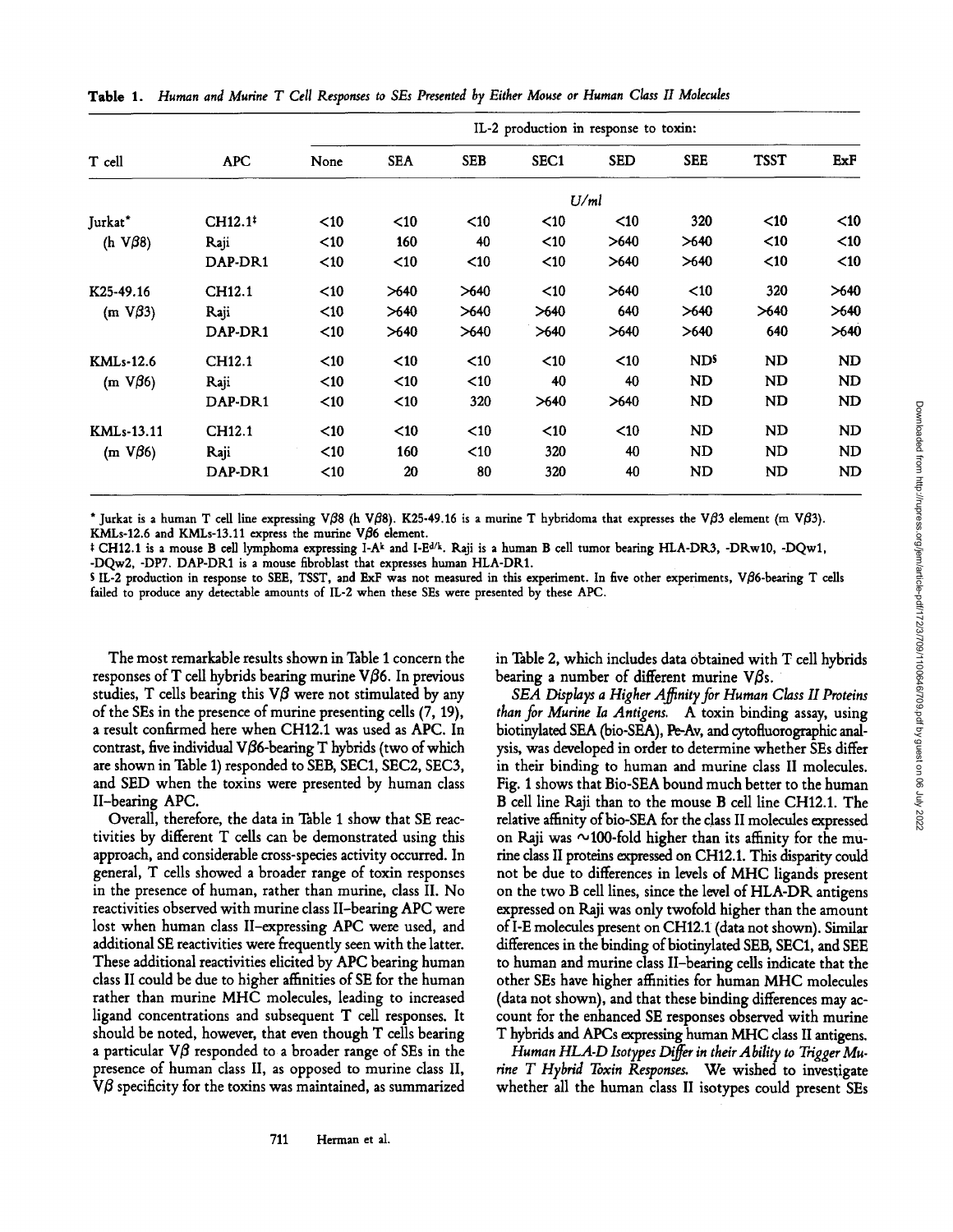Table 2. Changes in Toxin Reactivities of Murine T Cell Hybrids as <sup>a</sup> Function of the Species Origin of the APCs Class II Molecules

| Murine<br>Vβ | Toxin responses<br>with murine class II | Additional responses<br>with human class II |
|--------------|-----------------------------------------|---------------------------------------------|
|              | <b>SEA</b>                              | SEB, SEE, TSST, ExF                         |
| 3            | SEA, SEB, SED,<br>TSST. ExF             | SEC1, SEC2, SEC3,<br><b>SEE</b>             |
| 6            | None                                    | SEA, SEB, SEC1,<br>SEC2, SEC3, SED          |
| 8.1          | SEB, SED (SEC3)                         | SEC1, SEC2, SEC3,<br>ExF                    |
| 8.2          | SEB. SEC1, SEC2.<br>SEC3, SED (SEE)     | SEA, TSST, ExF                              |
| 8.3          | SEB, SEC1, SED<br>(ExF)                 | SEA, SEC2, SEC3,<br><b>TSST</b>             |



equally effectively, since preferential binding by some SEs to some isotypes has been reported (17, 33). Since the human B cell lymphoma, Raji, expresses all three isotypes and was therefore not useful for these experiments, we used the L cell transfectants expressing individual isotype molecules.



Figure 1. SEA shows <sup>a</sup> greater affinity for human MHC class Il antigens than for murine class II molecules. The human B lymphoma cell line, Raji, and the murine B cell lymphoma, CH12.1, were tested for binding of bio-SEA. The levels of bio-SEA binding are expressed as fluorescence intensity, which was calculated as described in Materials and Methods.

The results are shown in Table 3. Different HLA isotypes did indeed differ in their ability to present SEs. HLA-DR1 was the most efficient presenter, HLA-DQw1 was intermediate, and HLADPw2 was the least effective presenting molecule. The V $\beta$ 1-expressing T hybrid, KSEA-1.8, for ex-

IL-2 production in response to toxin: T cell APC None SEA SEC1 SEE TSST ExF U/ml Jurkat' DAP-DR1" <10 20 10 >640 NDt ND (h V $\beta$ 8) DAP-DQw1 <10 <10 <10 <10 90 ND ND DAP-DPw2 <10 <10 <10 <sup>160</sup> ND ND KSEA-1.8 DAP-DR1 <10  $\times$ 640 10  $\times$ 640 40 640 (m V $\beta$ 1) DAP-DQw1 <10 160 <10 <10 <10 <10 DAP-DPw2 <10 <10 <10 <10 <10 <10 K25-59.6 DAP-DR1  $\lt 10$   $\gt 640$  80 80 320  $\gt 640$ (m V03) DAP-DQwl <10 >640 <10 <10 <10 <10 DAP-DPw2 <10 320 <10 <10 <10 <10 KMLs-12 DAP-DR1 <10 <10 <sup>640</sup> <10 <10 <sup>10</sup> (m Vβ6) DAP-DQw1 <10 <10 >640 <10 <10 <10 DAP-DPw2 <10 <10 <10 <10 <10 <10

Table 3. Human HLA-D Isotypes Differ in Their Ability to Present SEs to T Cells

<sup>t</sup> In other experiments, Jurkat failed to produce detectable levels of IL-2 in response to TSST or ExF presented by these APC.

The T cell designations are as described in Table I. ' The APC were transfected L cell fibroblasts expressing individual human class II isotypes .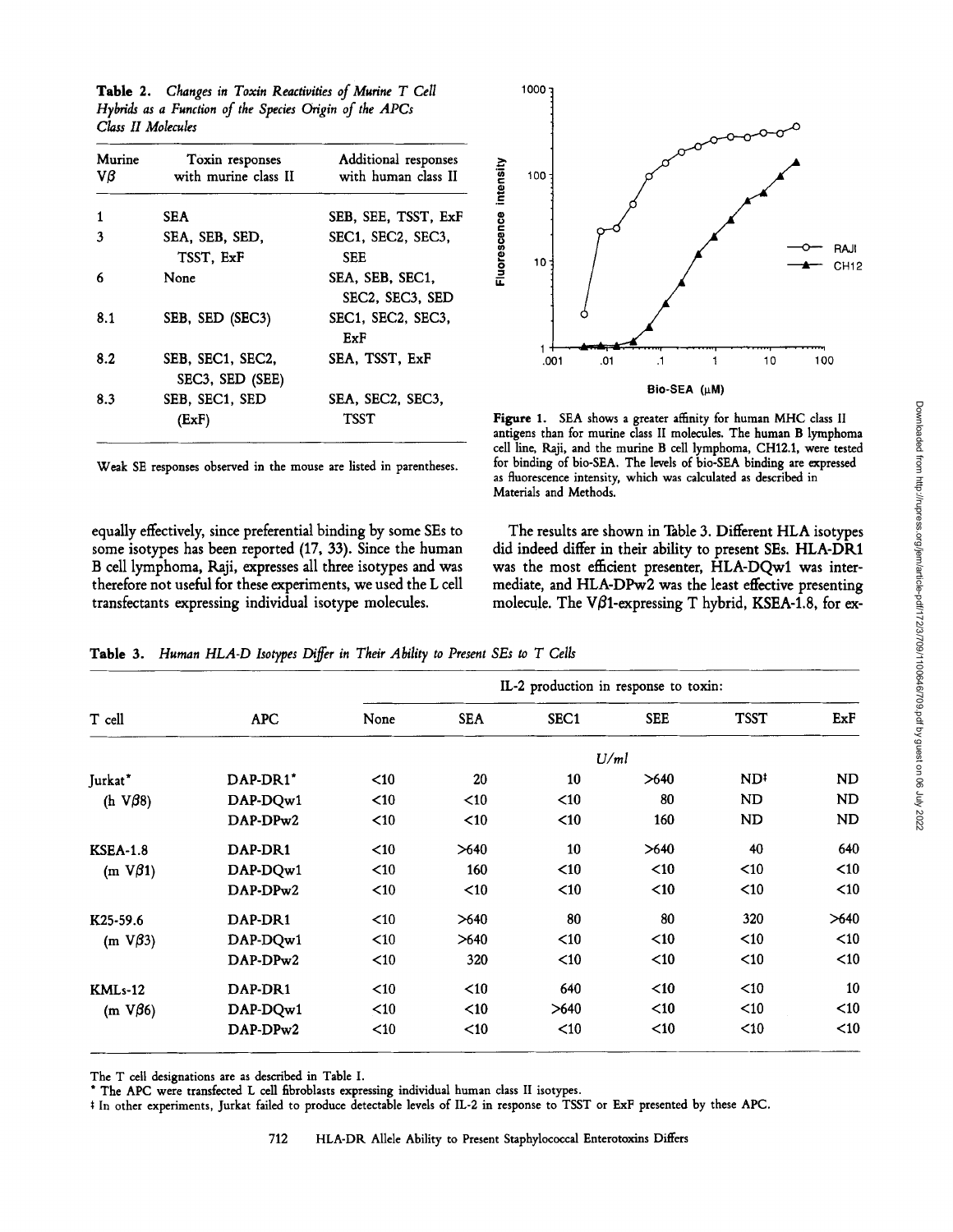| T cell                                     | Toxin       | IL-2 production in response to $SE + APC$ : |                 |                 |           |           |           |  |  |
|--------------------------------------------|-------------|---------------------------------------------|-----------------|-----------------|-----------|-----------|-----------|--|--|
|                                            |             | DR1                                         | DR <sub>2</sub> | DR <sub>4</sub> | DR6       | DR7       | DRw53     |  |  |
|                                            |             | U/ml                                        |                 |                 |           |           |           |  |  |
| Jurkat                                     | None        | $<$ 10                                      | 10              | 40              | 40        | 40        | 40        |  |  |
| (h $V\beta8$ )                             | <b>SEA</b>  | $<$ 10                                      | 20              | 40              | 80        | 40        | 40        |  |  |
|                                            | SEC1        | $<$ 10                                      | 20              | 40              | 40        | 40        | 40        |  |  |
|                                            | <b>SEE</b>  | >640                                        | >640            | >640            | >640      | >640      | 40        |  |  |
|                                            | <b>TSST</b> | 20                                          | 80              | 40              | 40        | 40        | 40        |  |  |
| <b>KSEA-1.8</b>                            | <b>SEA</b>  | >640                                        | >640            | >640            | >640      | >640      | $<$ 10    |  |  |
| (m $V\beta$ 1)                             | SEC1        | 40                                          | $<$ 10          | $<$ 10          | $<$ 10    | $<$ 10    | $<$ 10    |  |  |
|                                            | <b>SEE</b>  | >640                                        | >640            | >640            | 20        | 10        | $10$      |  |  |
|                                            | <b>TSST</b> | 40                                          | $<$ 10          | 10              | $<$ 10    | $<$ 10    | $<$ 10    |  |  |
| K25-49.16                                  | <b>SEA</b>  | >640                                        | 320             | 160             | 160       | 320       | 320       |  |  |
| (m $V(33)$                                 | SEC1        | >640                                        | $<$ 10          | 80              | $<$ 10    | $<$ 10    | $<$ 10    |  |  |
|                                            | <b>SEE</b>  | >640                                        | 160             | 320             | 160       | 320       | $<$ 10    |  |  |
|                                            | <b>TSST</b> | 640                                         | 20              | 80              | $10$      | $<$ 10    | $10$      |  |  |
| <b>KMLs-12.6</b>                           | <b>SEA</b>  | $<$ 10                                      | $<$ 10          | $<$ 10          | $<$ 10    | $<$ 10    | $<$ 10    |  |  |
| $(m V\beta6)$                              | SEC1        | >640                                        | 320             | >640            | 80        | 40        | >640      |  |  |
|                                            | <b>SEE</b>  | $ND^*$                                      | <b>ND</b>       | <b>ND</b>       | <b>ND</b> | <b>ND</b> | <b>ND</b> |  |  |
|                                            | <b>TSST</b> | <b>ND</b>                                   | <b>ND</b>       | <b>ND</b>       | <b>ND</b> | <b>ND</b> | <b>ND</b> |  |  |
| K16-15.5                                   | <b>SEA</b>  | 80                                          | 10              | 80              | $<$ 10    | $<$ 10    | 10        |  |  |
| (m $V\beta8.2$ )                           | SEC1        | >640                                        | 640             | >640            | >640      | >640      | >640      |  |  |
|                                            | <b>SEE</b>  | >640                                        | 80              | 640             | 80        | 160       | $<$ 10    |  |  |
|                                            | <b>TSST</b> | $<$ 10                                      | $<$ 10          | $<$ 10          | $<$ 10    | $<$ 10    | 20        |  |  |
| Mean channel fluorescence:                 |             |                                             |                 |                 |           |           |           |  |  |
| SG465 ( $\alpha$ -DR, DQ, DP) <sup>‡</sup> |             | <b>ND</b>                                   | 184             | 119             | 150       | 138       | 158       |  |  |

Table 4. Toxin-specific T Cell Responses Are Influenced by the HLA-DR Allele on the Presenting Cell

The T cell designations are described in Table 1. The APC were transfected L cell fibroblasts expressing HLA-DR1, HLA-DR2 Dw2, HLA-DR4 (Dw4), HLA-DR6 (w52c), HLA-DR7, and HLA-DRw53, respectively . All of the T cells, with the exception of Jurkat, did not produce detectable levels of IL-2 (<10  $U/m$ l) in response to APC alone.

See Table <sup>1</sup> .

<sup>t</sup> The mAb SG465 recognizes an epitope common to HLA-DR, HLA-DQ, and HLA-DP (27, 28). Fluorescence staining was performed as described in Materials and Methods, using biotin-labeled SG465, followed with PE-Av, and analyzed by cytofluorography . The mean channel fluorescence values are listed here.

<sup>S</sup> In <sup>a</sup> separate experiment using biotin-labeled SG465 + PE-Av, the DAP-DR1 transfectant was shown to express approximately twofold higher levels of HLA-DR than the HLA-DRw53 cell line.

ample, responded to SEA, SECT, SEE, and TSST with the HLA-DR1 transfectant, but only to SEA with HLA-DQw1 cells, and to no toxins presented by HLA-DPw2. In fact, there were only two cases where the T cells used in this study responded to SEs presented by HLA-DPw2. Jurkat produced IL-2 in response to SEE, and murine  $V\beta$ 3-expressing T cells responded to SEA with this class Il isotype. Similar disparities, either in terms of absolute responses or quantitative differences in magnitudes of response, were observed with the other T cells.

The differences in toxin stimulation seen with these human

class II transfectants could not be attributed to the level of surface expression of class II on the cells, since cytofluorographic analysis of these APCs with an antibody that recognizes an epitope common to all three isotypes showed that the HLA-DP transfectant expressed the highest level of class II, and the HLA-DR and HLA-DQ transfectants expressed nearly equivalent levels of MHC molecules (data not shown).

These results indicated that the human class II isotypes differed dramatically in their ability to present SEs. HLA-DR1 was the most effective presenting molecule, whereas HLA-DPw2 was the poorest presenter.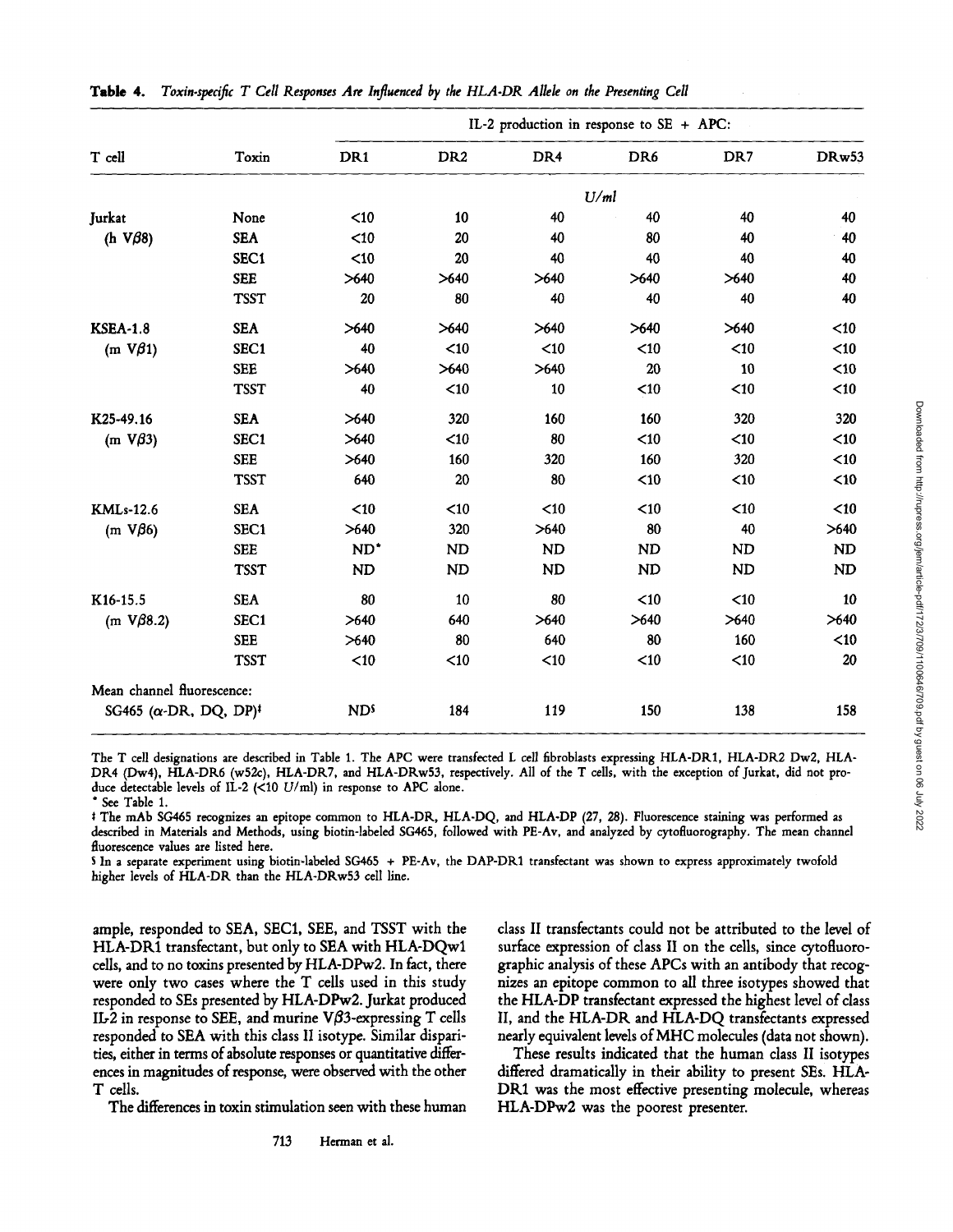Toxin Responses Are Influenced by the HLA-DR Allele on the APC. A large panel of L cell transfectants expressing different HLADR alleles were examined for their ability to present SEs to T cells bearing different V $\beta$ s. The results obtained with several of these transfectants are presented in Table 4. The data in Table 4 indicate that the toxin reactivities of a particular T cell are indeed affected by the HLA-DR allele on the APC. For example, K25-49.16 (V $\beta$ 3) responded to SEC1 presented by the HLA-DR1- and HLA-DR4-expressing APC, but not to the same SE presented by the HLADR2-, HLADR6-, HLADR7-, and HLADRw53-expressing transfectants. Similar results were obtained with the other T cells .

Overall, the differential ability of cells bearing the different HLA-DR alleles to present toxins did not correlate with levels of HLA-DR expressed on the APC (Table 4). The HLA-DR4+ line, for example, bore the lowest level of HLA-DR of these APC, yet it was a reasonably efficient SE presenter . Most strikingly, the HLA-DRw53 transfectant expressed one of the highest levels of HLA-DR, and yet it was the poorest presenter. APC expressing this HLA-DR molecule failed to present SEC1, SEE, and TSST to K25-49 .16, and yielded similar results with many other  $T$  hybrids. The V $\beta$ 6-bearing T hybrids were exceptional by virtue of their strong responses to SECT presented by HLA-DRw53 (Table 4, and data not shown). Interestingly, HLA-DRw53 was the only HLA-DR molecule that failed to present <sup>a</sup> particular SE to any of the T hybrids. None of the T cells responded to SEE with the HLA-DRw53-bearing APC. K16-15.5, a  $V\beta8.2$ -expressing T hybrid, did not produce detectable amounts of IL2 in response to SEE and HLA-DRw53, though this hybrid did respond to SEB and the HLA-DRw53 APC.

This marked difference in toxin presentation was tested in more detail by measuring the dose response of K16-15 .5

to SEB and SEE with the HLA-DR1 and HLA-DRw53 transfectants (Fig. 2). The SEB response of K16-15.5 was nearly equivalent when HLADR1 or HLA-DRw53 were used as presenting molecules. The two HLA-DR antigens dramatically differed, however, in their ability to present SEE to K16- 15.5. No detectable IL-2 was produced with the HLA-DRw53 APC, while the titration of SEE with the HLADR1 APC gave high levels of IL-2.

This demonstration that HLA-DR alleles differ in their ability to stimulate T cells against SEs implies that the HLA-DR  $\beta$  chain must be a determining factor, since HLA-DR molecules all share the same  $\alpha$  chain. A role for the  $\alpha$  chain, however, could not be excluded by these findings.

Failure of HLA-DRw53 to Present SEE to T Cells Is Due to Poor Binding of SEE to this Class II Molecule. The apparent failure of HLA-DRw53 to present SEE to the panel of T cells could be the result of lack of toxin binding to this MHC molecule, or could be due to SEE binding to HLA-DRw53 in <sup>a</sup> manner that does not allow T cell stimulation. The toxin binding assay was used to distinguish between these possibilities. The binding of bio-SEA and bio-SEE to the HLA-DR1 and HLA-DRw53 transfectants is shown in Fig. 3. The toxins showed high levels of binding to the HLA-DR1-expressing cell line, but very low levels of binding of SEA and SEE were seen with the HLA-DRw53 transfectant. The binding of SEA and SEE to HLA-DRw53 was greater than two orders of magnitude less than the binding of these SEs to HLADR1. This dramatic reduction of bio-SEE binding to HLADRw53 explained why this HLADR molecule failed to stimulate with SEE, and this result showed that the HLA-DR  $\beta$  chain determines toxin binding. Interestingly, the binding of bio-SEA to the HLA-DRw53 transfectant was also greatly diminished compared with the binding seen with HLA-DR1.





Figure 2. Dose response of a murine V $\beta$ 8.2-expressing T cell hybridoma, K16-15 .5, to SEB and SEE presented by transfected L cell fibroblasts expressing HLA-DRI or HLA-DRw53. IL2 production was assessed by uptake of the vital dye MTT (30) by the IL-2dependent cell line HT2. MTT uptake was measured with <sup>a</sup> Biotek Microplate Autoreader EL-311 (Biotek Instruments, Inc., Winooski, VT) at <sup>a</sup> wavelength of 570 nm, and the values given have been obtained by calibration with an IL-2 standard. Values of  $\leq$ 10 U/ml were not significantly above background.



Figure 3. The HLA-DRw53 molecule binds SEA and SEE poorly. Transfectants expressing HLA-DR1 or HLA-DRw53 were tested for binding of bio-SEA and bio-SEE. The levels of bio-SE binding to the transfectants are expressed as fluorescence intensity, which was calculated as described in Materials and Methods.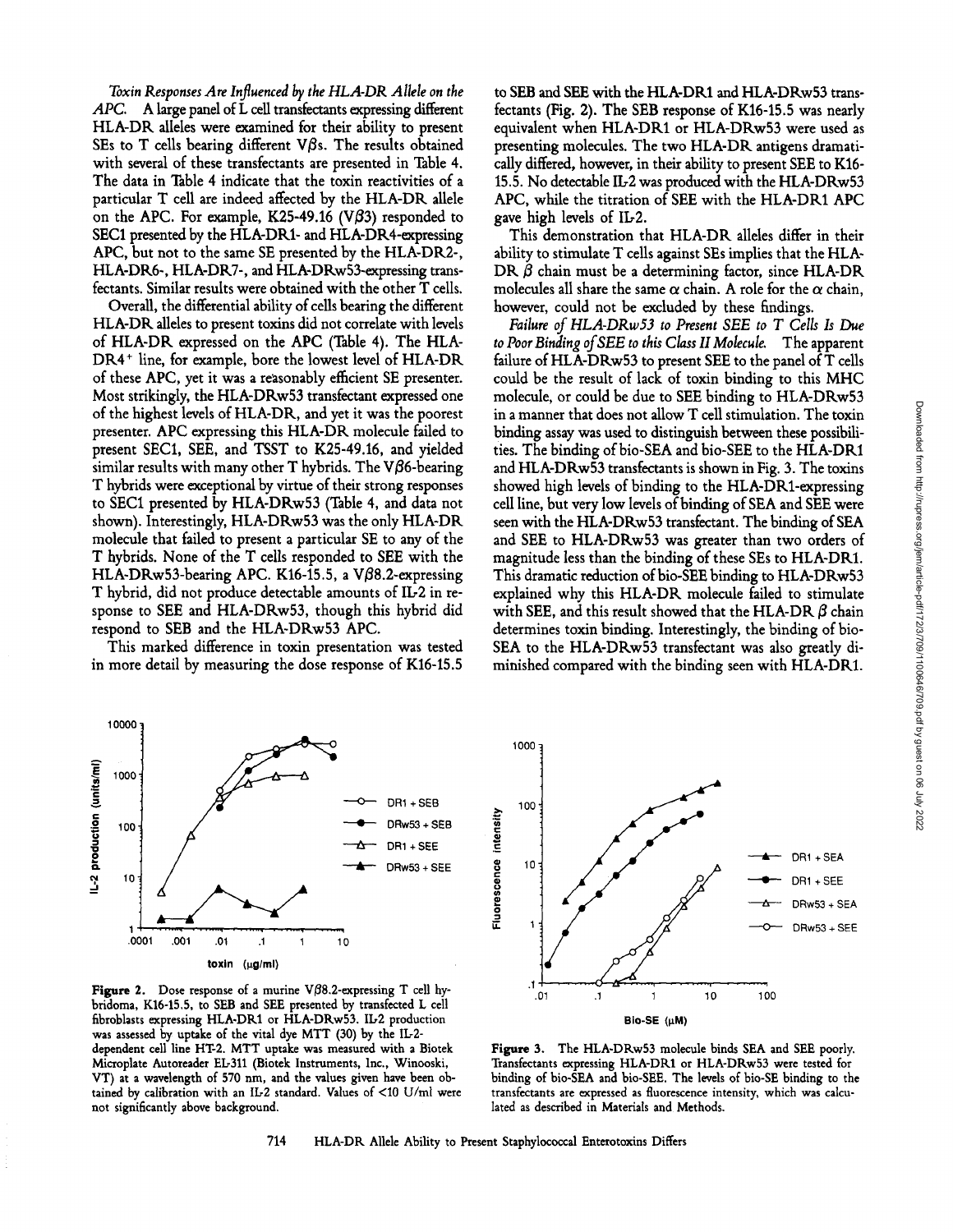This finding may explain why many T cells used in these studies failed to respond to SEA with this transfectant, and why only <sup>a</sup> few hybrids could respond to this SE in the context of HLA-DRw53 (Table 4, and data not shown) . Possibly, the presence of <sup>a</sup> high affinity TCR could stabilize an apparently weak interaction between SEA and HLADRw53 molecules, and the formation of this trimolecular complex would lead to IL-2 secretion by the T hybrid.

#### Discussion

The experiments presented in this manuscript demonstrate that HLA-DR alleles differentially present SEs to T hybridomas. These results were unexpected, since it had been previously thought that the class II molecule acts as an almost generic platform for SE interactions with  $\nabla\beta$  elements, and this appeared to implicate the nonpolymorphic  $\alpha$  chain of MHC class II molecules in toxin stimulation. The results of <sup>a</sup> study on the binding of SEB and TSST to a collection of transfectants expressing HLA class II antigens led the authors to conclude that HLA polymorphisms did not affect binding of these toxins (18) . However, the data obtained in this study showed that several alleles of HLADR differed in their ability to bind and present several toxins. Since all HLA-DR molecules share a common  $\alpha$  chain, these results mapped an important site for MHC-SE, and TCR-MHC-SE, interactions to the  $\beta$  chain of HLA-DR. The finding that class II alleles differentially support SE stimulation of T cells may suggest that class II allelism influences an individual's susceptibility to SE intoxications.

The poorest SE presenter among the HLADR alleles tested was HLA-DRw53. This was shown to be due to poor binding of SEA and SEE to this HLA-DR molecule . Comparison of HLA-DR sequences shows that HLA-DRw53 is the least related to the consensus sequence for HLA-DR (34), and it is most likely that these differences in conserved regions of HLA-DR play <sup>a</sup> role in toxin binding to MHC. This information should provide clues for the region of the MHC molecule that interacts with SE.

The application of a panel of L cells transfected with different isotypes of human class II allowed us to compare the relative abilities of HLADR, HLA-DQ, and HLADP to present toxins to T hybrids . The hierarchy for supporting SE stimulation (HLA-DR > HLA-DQ > HLA-DP) was similar to that seen with murine isotypes (7, 14), where the structural homologue of HLA-DR, I-E, supported SE responses more efficiently than the HLA-DQ homologue, I-A . In general, this hierarchy of SE stimulation for the human class II isotypes supported the observations made by other workers of SE binding to the Raji B cell line (33) . Interestingly, Herrmann et al. (33) were unable to detect ExF binding to Raji, while the results presented here (Table 3) indicate that ExF could be presented by HLA-DR1, but not by HLA-DQw1 or HLA-DPw2. It is perhaps more than coincidental that HLADR and I-E are the most efficient presentation molecules for SE. It has been shown that I-E serves as <sup>a</sup> ligand for self-superantigens, and plays <sup>a</sup> pivotal role in thymic selection in the mouse (11) . One might speculate that I-E, and

HLA-DR have maintained common structural motifs that are recognized by SEs and self-superantigens, <sup>a</sup> species that has yet to be defined in humans.

These experiments have shown that murine T cells were more likely to respond to <sup>a</sup> given SE presented by human class II, than the same toxin presented by murine class II . Thus, in every case where <sup>a</sup> T cell hybrid responded to an  $SE$  + murine class II, it would respond to the same  $SE$  + human class II. Additional responses were seen, however, when human class II was used to present SEs to murine T cell hybrids. Most strikingly, T cell hybrids bearing V $\beta$ 6, which do not respond to any SE presented by murine class II, did respond to some of the SEs, particularly SEC1, presented by human class II molecules.

It is possible that the murine responses to toxins presented by human class II were broader than when murine class II composed part of the ligand, because TCRs have higher affinities for class II antigens of other species, since these T cells have not been selected for tolerance to such xenoantigens. If this increased affinity of TCRs for xenogeneic MHC were the pivotal requirement for broader SE reactivities, one would predict that the human T cells would respond to more SEs presented by murine APC than by human APC. A broader reactivity pattern, however, was not observed with one human T cell line, Jurkat, and xenogeneic MHC. Another explanation is that SE have higher affinities for human than for murine class II, and these differences are manifested by triggering wider T cell responses. The comparison of bio-SEA binding to murine and human B cell lines demonstrated that SEA displays <sup>a</sup> higher affinity for human class II molecules (Fig. 1). The additional toxin responses, therefore, would simply be due to enhanced toxin binding to HLA-DR, and therefore, an increased concentration of ligand. It should be noted, however, that the SE that has the highest affinity for MHC class II, SEA (16, 35, A. Herman, personal observations), is not the toxin that most often stimulates murine T cells when it was presented by HLA-DR. This would imply that SE specificity still resides, in part, at the level of the TCR and  $\nabla\beta$ . In this context, it is also worth noting that Staphylococcus aureus, the organism that secretes these SEs, is a human pathogen, and these SEs may therefore have evolved to interact with human rather than murine MHC proteins.

Sometimes, the ability of <sup>a</sup> particular SE to bind to a specific class II protein did not correlate well with the ability of the  $SE + MHC$  complex to stimulate  $T$  cells (18, and this study). Although SEA and SEE both bind very poorly to HLA DRw53, the former toxin, in association with HLA-DRw53, could stimulate some T cells while the latter could not. This finding probably reflects the fact that T cell stimulation in these experiments is the result of the formation of a trimolecular complex of  $TCR + SE + MHC$  class II. A TCR with very high affinity for toxin  $+$  MHC may be able to stabilize <sup>a</sup> weak interaction between <sup>a</sup> SE and an MHC molecule, and thus, T cells bearing particular  $\nabla\beta s$  may be able to respond to a particular  $SE + MHC$  combination, even though the latter interaction cannot easily be demonstrated by binding.

The results obtained from this study may help to elucidate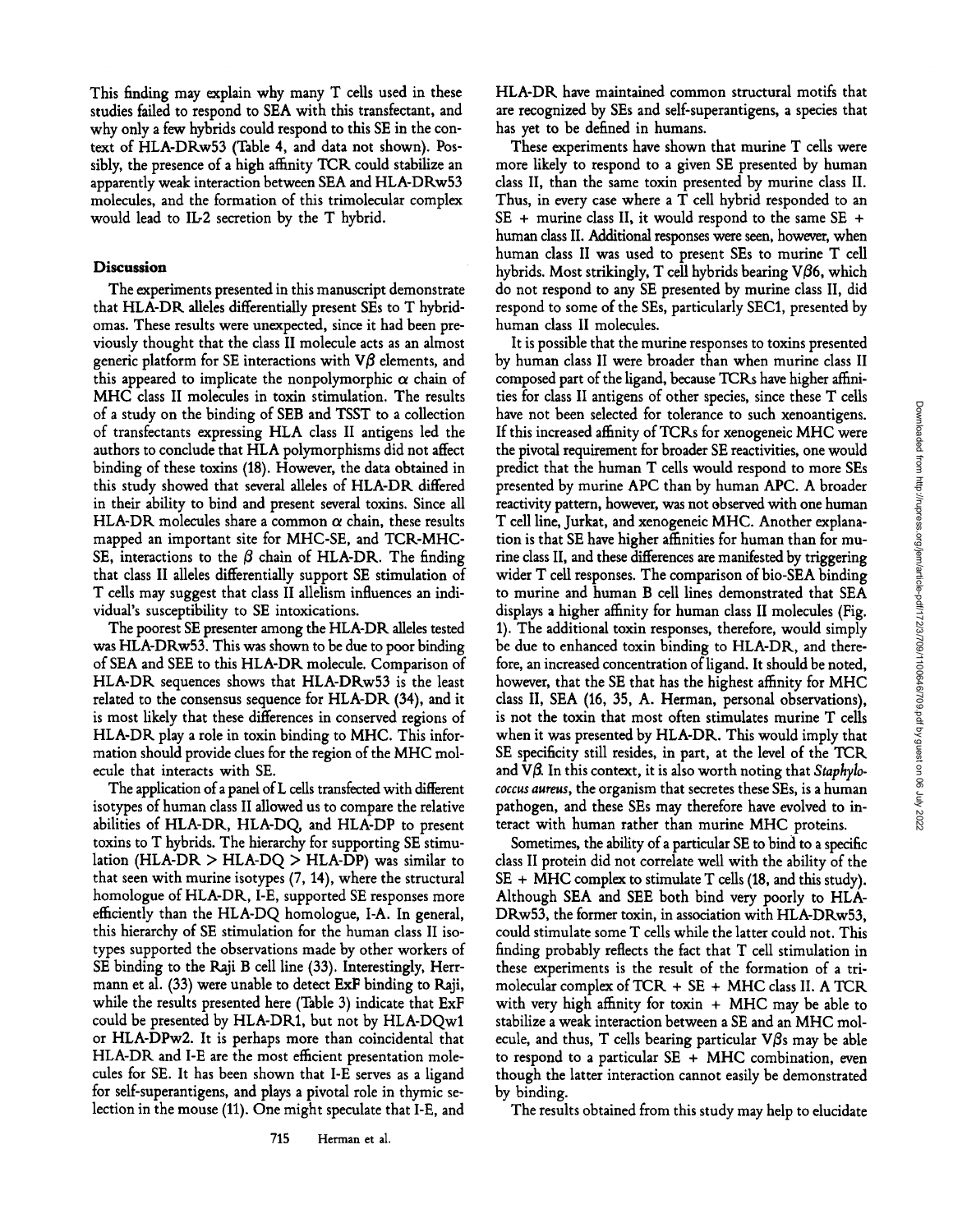the mode in which foreign superantigens interact with MHC class II molecules. The SEs have been studied intensively because they share several important properties with selfsuperantigens, whose structures are, as yet, undefined. The properties of  $V\beta$ -specific interactions, the promiscuous requirement for MHC class II, and their ability to delete T cells in the thymus maymake the study of MHC-SE interactions useful for understanding how self-antigens function in vivo.

We thank William Townend and Janice White for their technical assistance.

This work was supported in part by U.S. Public Health Service grants AI-18785, AI-22259, and AI-17134 .

Address correspondence to Andrew Herman, Howard Hughes Medical Institute, Division of Basic Immunology, Department of Medicine, National Jewish Center for Immunology and Respiratory Medicine, Goodman Building, 5th Floor, <sup>1400</sup> Jackson Street, Denver, CO 80206.

Received for publication 6 April 1990 and in revised form 1 June 1990.

#### References

- 1. Babbit, B., P. Allen, G. Matsueda, E. Haber, and E. Unanue. 12. Langford, M.P., G.J. Stanton, and H.M. Johnson. 1978. Bio-<br>1985. Binding of immunogenic peptides to Ia histocompati- logical effects of Staphylococcal ente bility molecules. Nature (Lond.). 317:359.<br>2. Buus, S., A. Sette, S. Colon, C. Miles, and H. Grey. 1987.
- (MHC) restriction and the capacity of Ia to bind immuno- on mouse spleen ce<br>genic peptides. Science (Wash. DC). 235:1353. Immunol. 105:1453. genic peptides. Science (Wash. DC). 235:1353.<br>3. Bjorkman, P.J., M.A. Saper, B. Samraoui, W.S. Bennett, J.L.
- Strominger, and D.C. Wiley. 1987. The foreign antigen binding and S. Buxser. 1989. T cell responses to Mls and to bact site and T cell recognition regions of class I histocompatibility proteins that mimic its behavior. Imm site and T cell recognition regions of class I histocompatibility<br>antigens. *Nature (Lond.)*. 329:512.
- the foreign antigen binding site of Class II histocompatibility molecules. *Nature (Lond.*). 332:845.
- 5. Fink, P., L. Matis, D. McElligott, M. Bookman, and S. terotoxins A and B to HLA-DR. Nature (Lond.). 339:221.<br>Hedrick. 1986. Correlations between T cell specificity and struc- 17. Mollick, J.A., R.C. Cook, and R.R. Rich. Hedrick. 1986. Correlations between T cell specificity and struc-<br>ture of the antigen receptor. Nature (Lond.). 321:219.
- 6. Winoto, A., J. Urban, N. Lan, J. Goverman, L. Hood, and D. Hansburg. 1986. Predominant use of a V $\alpha$  gene segment in mouse T-cell receptors for cytochrome c. Nature (Lond.).<br>324:679.
- 7. White, J., A. Herman, A.M. Pullen, R. Kubo, J. Kappler, and P. Marrack. 1989. The  $V\beta$ -specific superantigen Staphydeletion in neonatal mice. Cell. 56:27. Staphylococcal Toxins. J. Immunol. 144:2473.<br>8. Kappler, J.W., U. Staerz, J. White, and P.C. Marrack. 1988. 20. White, J., M. Blackman, J. Bill, J. Kappler,
- ucts of the major histocompatibility complex. Nature (Lond.). hybridomas expression of the major hybridomas exp<br>. 152:85  $332:35.$  152:85.
- 9. MacDonald, H.R., R. Schneider, R.K . Lees, R.C. Howe, H. <sup>21</sup> . Arnold, L., N. LoCascio, P. Lutz, A. Pennell, D. Klapper, and gartner. 1988. T-cell receptor  $V\beta$  use predicts reactivity and identification of a murine B cell lymphotolerance to Mls<sup>2</sup>-encoded antigens. Nature (Lond.). 332:40. tigen specificity. *J. Immunol.* 131:2064.
- repertoire is heavily influenced by tolerance to polymorphic self antigens. Nature (Lond.). 335:796.
- 11. Kappler, J., T. Wade, J. White, E. Kushnir, M. Blackman, J. Bill, N. Roehm, and P. Marrack. 1987. A T cell receptor V $\beta$  segment that imparts reactivity to a class II major histocom-<br>patibility complex product. Cell. 49:263.
- logical effects of Staphylococcal enterotoxin A on human pe-<br>ripheral lymphocytes. Infect. Immun. 22:62.
- 2. Buus, S., A. Sette, S. Colon, C. Miles, and H. Grey. <sup>1987</sup> . <sup>13</sup> . Peavy, D.L ., W.H . Adler, and R.T. Smith. <sup>1970</sup> . The mitogenic effects of endotoxin and staphylococcal enterotoxin B on mouse spleen cells and human peripheral lymphocytes. J.
	- 14. Janeway, Jr., C.A., J. Yagi, P. Conrad, M. Katz, S. Vroegop, and S. Buxser. 1989. T cell responses to Mls and to bacterial
- 15. Fleischer, B., and H. Schrezenmeier. 1988. T cell stimulation<br>by Staphylococcal enterotoxins. Clonally variable response and 4. Brown, J.H., T. Jardetzky, M.A. Saper, B. Samraoui, P.J. by Staphylococcal enterotoxins. Clonally variable response and Bjorkman, and D.C. Wiley. 1988. A hypothetical model of requirement for major histocompatibility co Bjorkman, and D.C. Wiley. 1988. A hypothetical model of requirement for major histocompatibility complex class II mo<br>the foreign antigen binding site of Class II histocompatibility ecules on accessory or target cells. *J.* 
	- 16. Fraser, J.D. 1989. High affinity binding of Staphylococcal enterotoxins A and B to HLA-DR. Nature (Lond.). 339:221.
	- molecules are specific receptors for Staphylococcus enterotoxin A. Science (Wash. DC). 244:817.
	- 18. Scholl, P.R., A. Diez, R. Karr, R.P. Sekaly, J. Trowsdale, and<br>R.S. Geha. 1990. Effect of isotypes and allelic polymorphism on the binding of staphylococcal exotoxins to MHC class II molecules. *J. Immunol.* 144:226.
	- and P. Marrack. 1989. The V $\beta$ -specific superantigen Staphy- 19. Callahan, J.E., A. Herman, J.W. Kappler, and P. Marrack. 1990.<br>lococcal enterotoxin B: stimulation of mature T cells and clonal stimulation of B10.BR T Cell lococcal enterotoxin B: stimulation of mature T cells and clonal Stimulation of B10.BR T Cells with Superantigenic<br>deletion in neonatal mice. Cell. 56:27. Staphylococcal Toxins. *J. Immunol*. 144:2473.
	- 20. White, J., M. Blackman, J. Bill, J. Kappler, P. Marrack, D. Gold, and W. Born. 1989. Two better cell lines for making Self-tolerance eliminates T cells specific for Mls-modified prod- Gold, and W. Born. 1989. Two better cell lines for making<br>ucts of the major histocompatibility complex. Nature (Lond.). hybridomas expressing specific T cel
	- G. Haughton. 1983. Antigen-induced lymphomagenesis:<br>identification of a murine B cell lymphoma with known antolerance to Mls<sup>a</sup>-encoded antigens. Nature (Lond.). 332:40. tigen specificity. J. Immunol. 131:2064.<br>Pullen, A.M., P. Marrack, and J.W. Kappler. 1988. The T cell 22. Merryman, P., J. Silver, P.K. Gregersen, G. Solomon, a
- 10. Pullen, A.M., P. Marrack, and J.W. Kappler. 1988. The T cell 22. Merryman, P., J. Silver, P.K. Gregersen, G. Solomon, and R. repertoire is heavily influenced by tolerance to polymorphic Winchester. 1989. A novel associ in the DRw10 haplotype. Determination of DQw1 specificity<br>by the DQ  $\beta$ -chain. J. Immunol. 143:2068.
	- 23. Bugawan, T.L., G.T. Horn, E. Mickelson, J.A. Hansen, G.B.<br>Ferrara, G. Angelini, and H.A. Ehrlich. 1988. Analysis of HLA-DP allelic sequence of polymorphism using the in-vitro enzy-